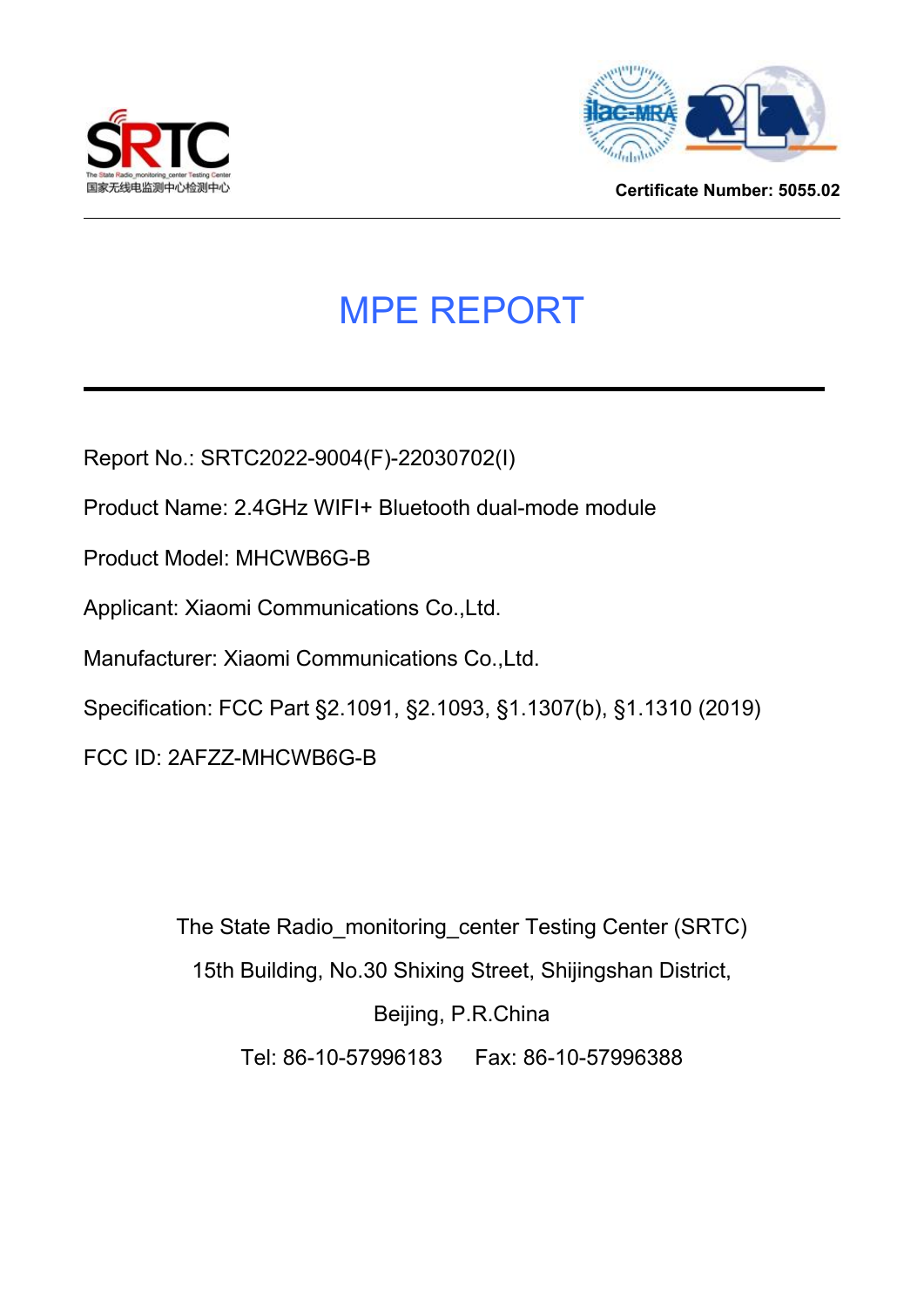

# **CONTENTS**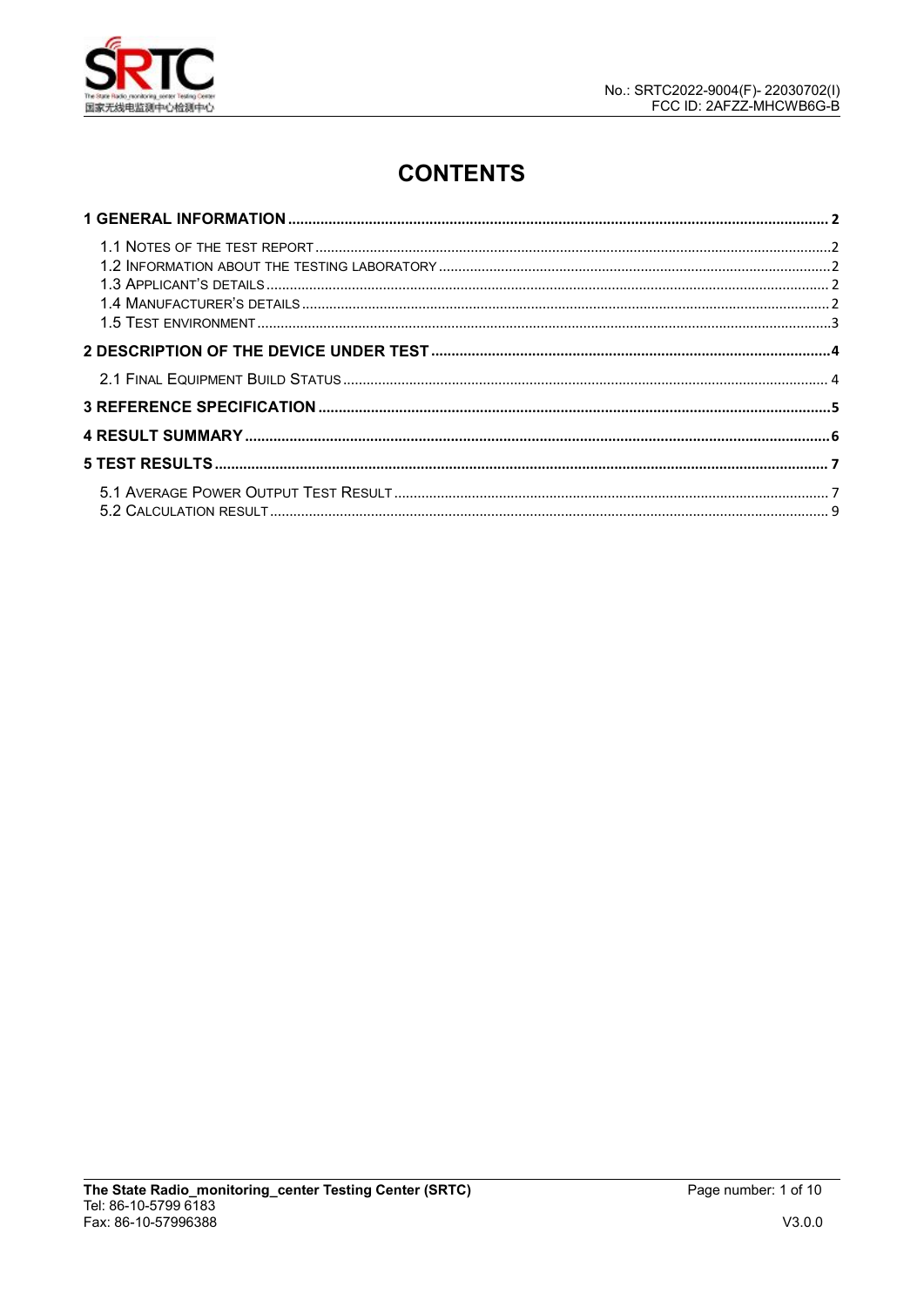

#### **1.1 Notes of the test report**

The test report may only be reproduced or published in full. Reproduction or publication of extracts from the report requires the prior written permission of The State Radio\_monitoring\_center Testing Center (SRTC). The test results relate only to individual items of the samples which have been tested. The certification and accreditation identifiers used in this report shall not be applicable to the tested or calibrated samples thereof. The manufacturer shall not mark the tested samples or items (or a separate part of the item) with the identifiers of certification and accreditation to mislead relevant parties about the tested samples or items.

#### **1.2 Information about the testing laboratory**

| Company:                   | The State Radio monitoring center Testing Center (SRTC)              |
|----------------------------|----------------------------------------------------------------------|
| Address:                   | 15th Building, No.30 Shixing Street, Shijingshan District, P.R.China |
| City:                      | <b>Beijing</b>                                                       |
| Country or Region:         | P.R.China                                                            |
| Contacted person:          | Liu Jia                                                              |
| Tel:                       | +86 10 57996183                                                      |
| Fax:                       | +86 10 57996388                                                      |
| Email:                     | liujiaf@srtc.org.cn                                                  |
| <b>Registration Number</b> | 239125                                                               |
| <b>Designation Number</b>  | <b>CN1267</b>                                                        |
|                            |                                                                      |

#### **1.3 Applicant's details**

| Company: | Xiaomi Communications Co., Ltd.                                                               |  |  |  |
|----------|-----------------------------------------------------------------------------------------------|--|--|--|
| Address: | Floor, Building 6, 33Xi<br>#019, 9th<br>ergi Middle Road, Haidian<br>District, Beijing, China |  |  |  |

#### **1.4 Manufacturer's details**

| Company: | Xiaomi Communications Co., Ltd.                                                               |  |  |
|----------|-----------------------------------------------------------------------------------------------|--|--|
| Address: | Floor, Building 6, 33Xi<br>#019, 9th<br>ergi Middle Road, Haidian<br>District, Beijing, China |  |  |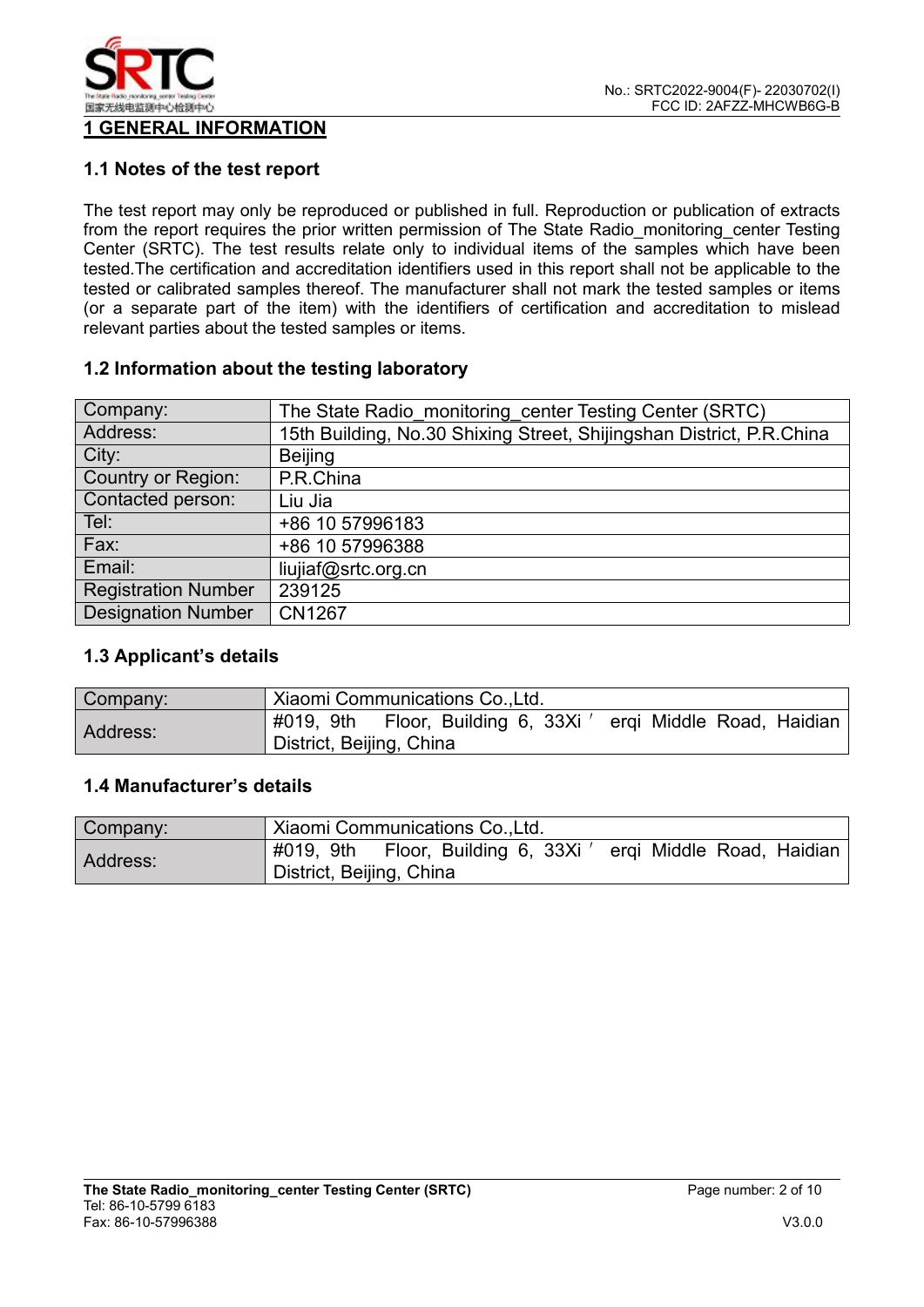

# **1.5 Test environment**

| Date of Receipt of test sample at SRTC: | 2022-03-22 |
|-----------------------------------------|------------|
| Testing Start Date:                     | 2022-03-23 |
| Testing End Date:                       | 2022-03-29 |

| <b>Environmental Data:</b> | Temperature (°C) | (%<br>Humidity |
|----------------------------|------------------|----------------|
| Ambient                    | c                | ◡◡             |

| Normal Supply Voltage (V d.c.): |  |
|---------------------------------|--|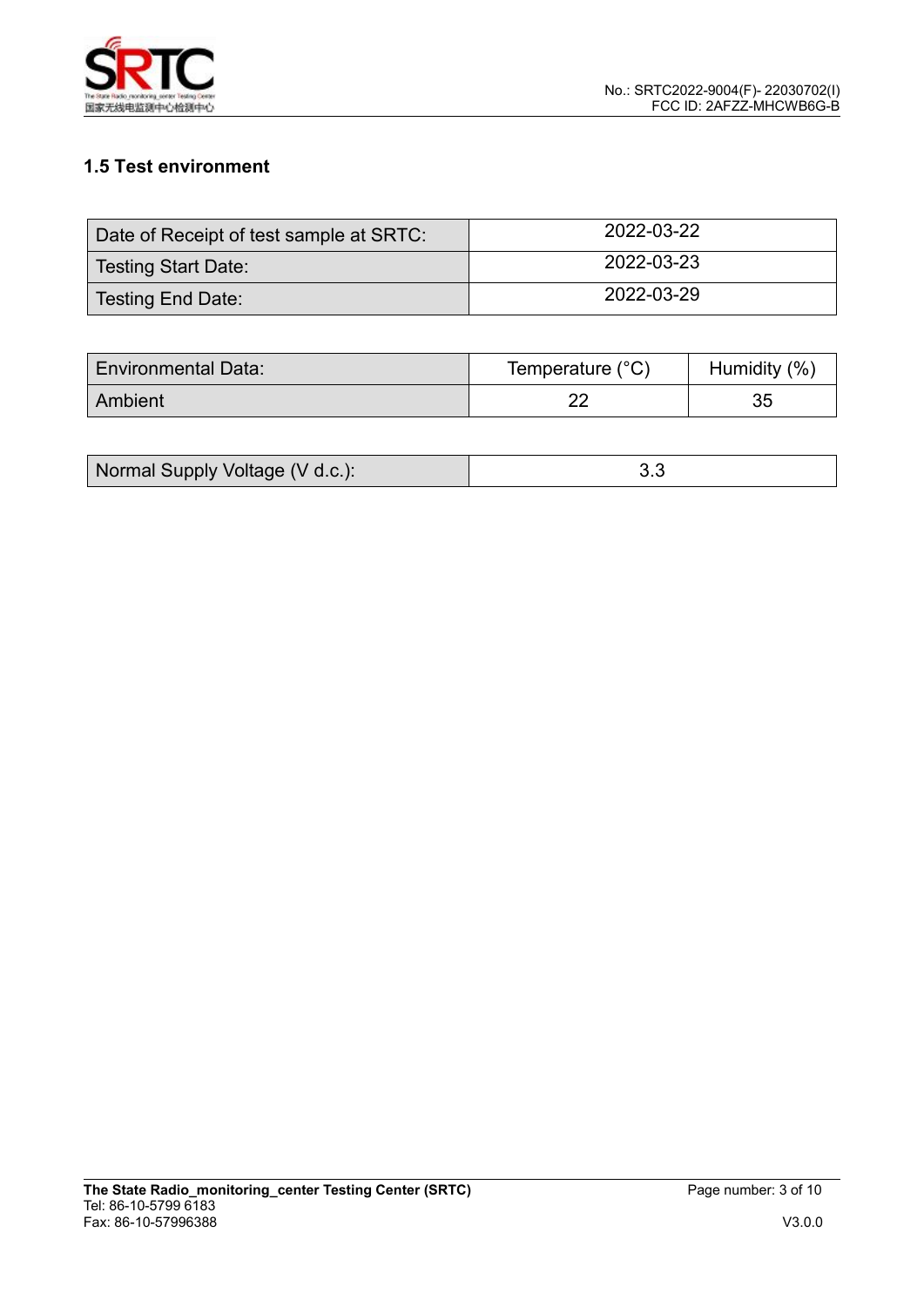

### **2 DESCRIPTION OF THE DEVICE UNDER TEST**

# **2.1 Final Equipment Build Status**

| <b>Frequency Bands</b>  | BLE: 2402MHz - 2480MHz<br>WIFI2.4GHz: 2400MHz - 2483.5MHz                     |  |  |
|-------------------------|-------------------------------------------------------------------------------|--|--|
| Mode                    | BLE: GFSK 1Mbps/ 2Mbps/Coded 125K/500K<br>WIFI2.4GHz: 802.11b/g/n HT20/n HT40 |  |  |
| Antenna Gain            | WLAN2.4GHz:2.6dBi<br>BLE:2.6dBi                                               |  |  |
| <b>Power Supply</b>     | DC supply                                                                     |  |  |
| <b>Hardware Version</b> | V1.1                                                                          |  |  |
| <b>Software Version</b> | V1.0                                                                          |  |  |
| <b>IMEI or Sample</b>   | #1                                                                            |  |  |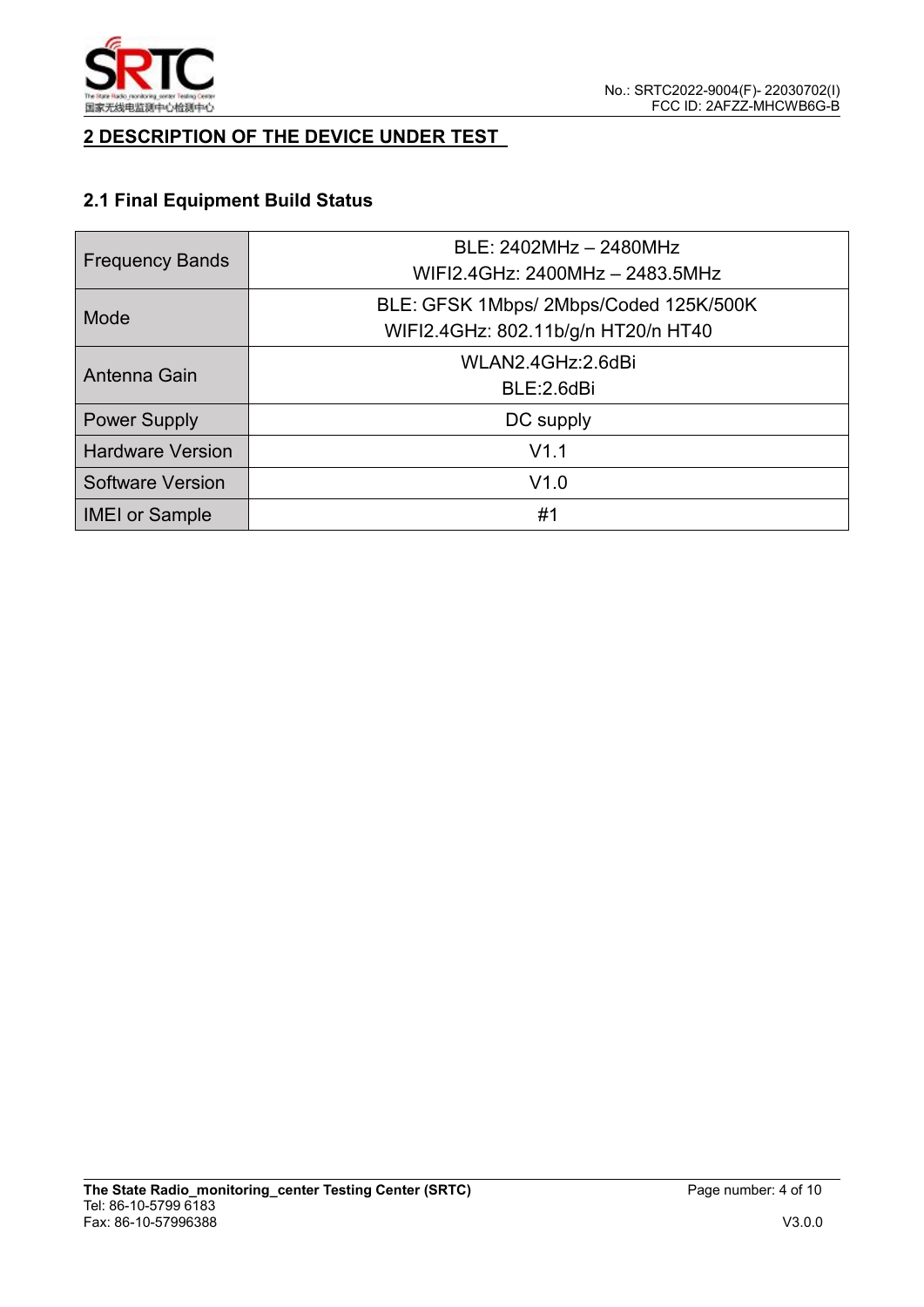

# **3 REFERENCE SPECIFICATION**

| Specification     | Version  | Title                                                         |
|-------------------|----------|---------------------------------------------------------------|
| 2.1091<br>2022    |          | Radio frequency radiation exposure evaluation: mobile         |
|                   |          | devices.                                                      |
| 2.1093<br>2022    |          | Radio frequency radiation exposure evaluation: portable       |
|                   |          | devices.                                                      |
|                   |          | Actions that may have a significant environmental effect, for |
| 2022<br>1.1307(b) |          | which Environmental Assessments (EAs) must be prepared.       |
| 1.1310            | 2022     | Radio frequency radiation exposure limits.                    |
| KDB447498         | March 2, | RF exposure procedures and equipment authorization policies   |
|                   | 2022     | for mobile and portable devices                               |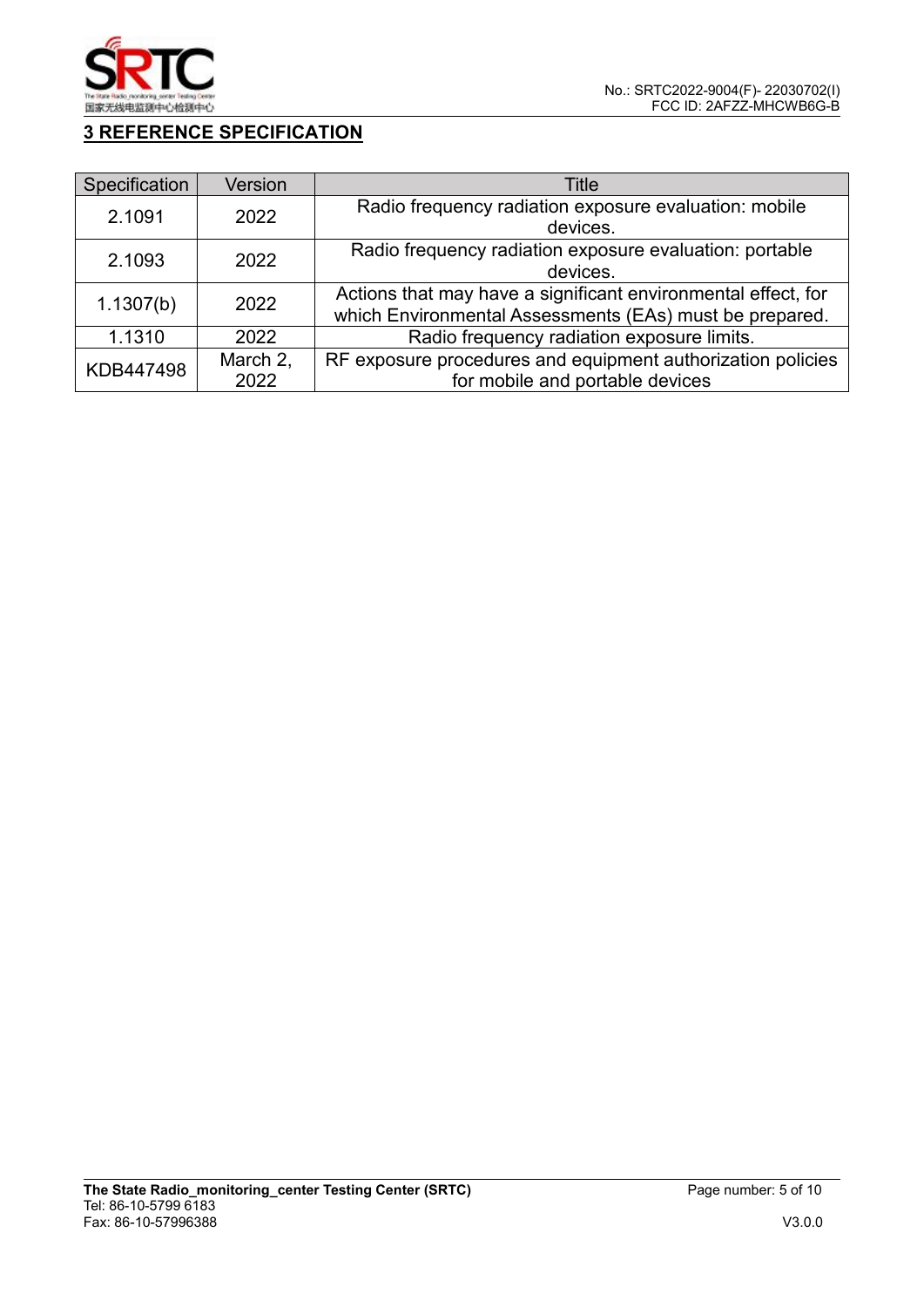

### **4 RESULT SUMMARY**

| No. | Test case              | <b>FCC</b> reference |
|-----|------------------------|----------------------|
|     | FCC Part §2.1091,      |                      |
|     |                        | FCC Part §2.1093,    |
|     | <b>MPE Calculation</b> | FCC Part §1.1307(b)  |
|     |                        | FCC Part §1.1310     |
|     |                        | KDB 447498           |

| This Test Report Is Approved by:<br>Mr. Peng Zhen $\frac{1}{k}l$<br>tta | Review by:<br>Mr. Li Bin |
|-------------------------------------------------------------------------|--------------------------|
| Tested and issued by:                                                   | Approved date:           |
| Mr. Du Wei                                                              | 20220411                 |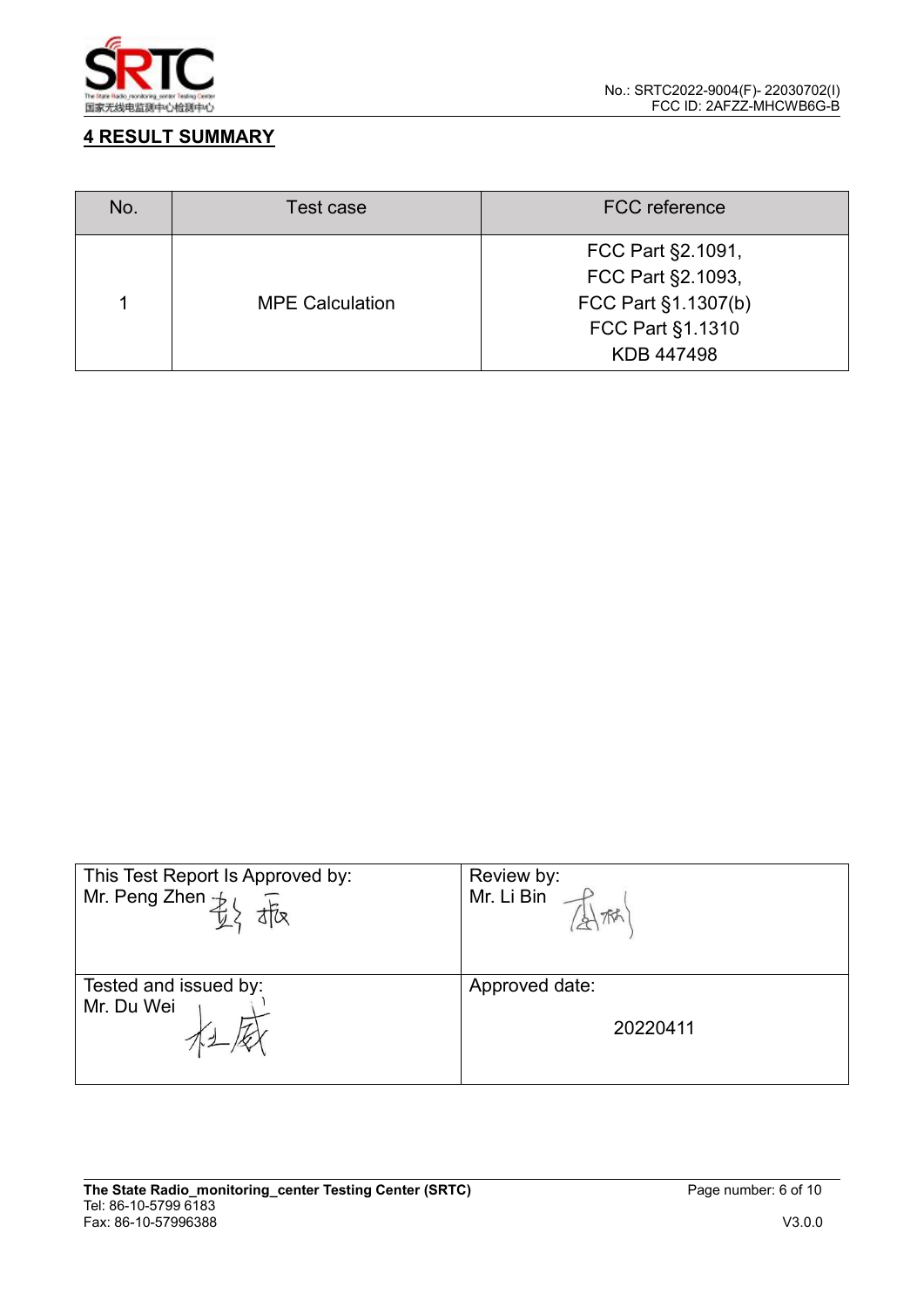

## **5 TEST RESULTS**

# **5.1 Average Power Output Test Result**

| <b>WIFI 2.4GHz</b> |               |                               |                  |
|--------------------|---------------|-------------------------------|------------------|
| Mode               | Freq<br>(MHz) | Average power<br>output (dBm) | Tune-up<br>(dBm) |
| 802.11b            | 2412          | 13.45                         | 13.5             |
| 802.11b            | 2437          | 13.42                         | 13.5             |
| 802.11b            | 2462          | 13.80                         | 14.0             |
| 802.11g            | 2412          | 13.52                         | 14.0             |
| 802.11g            | 2437          | 13.71                         | 14.0             |
| 802.11g            | 2462          | 13.60                         | 14.0             |
| 802.11n HT20       | 2412          | 13.55                         | 14.0             |
| 802.11n HT20       | 2437          | 13.72                         | 14.0             |
| 802.11n HT20       | 2462          | 13.80                         | 14.0             |
| 802.11n HT40       | 2422          | 13.81                         | 14.0             |
| 802.11n HT40       | 2437          | 13.72                         | 14.0             |
| 802.11n HT40       | 2452          | 13.98                         | 14.0             |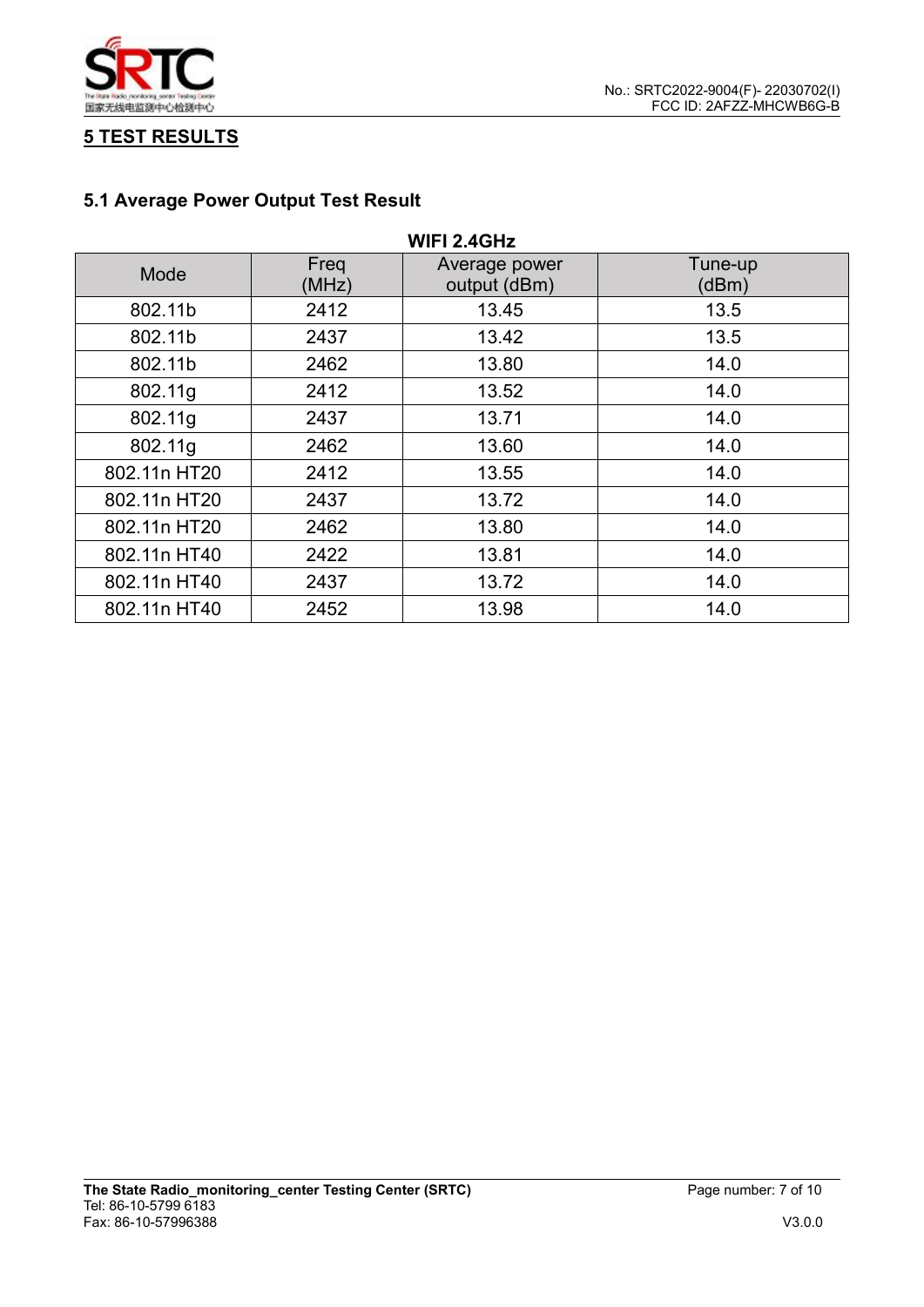|                 |         | <b>BLE</b>                   |         |         |
|-----------------|---------|------------------------------|---------|---------|
|                 |         | Conducted Average Power(dBm) |         | Tune-up |
| Modulation type | 2402MHz | 2440MHz                      | 2480MHz | (dBm)   |
| GFSK (LE 1Mbps) | $-2.06$ | 2.31                         | 6.44    | 6.5     |
| GFSK (LE 2Mbps) | $-3.84$ | 1.02                         | 4.79    | 5.0     |
| Coded 125K      | $-1.83$ | 2.70                         | 6.70    | 7.0     |
| Coded 500K      | $-1.62$ | 2.88                         | 6.83    | 7.0     |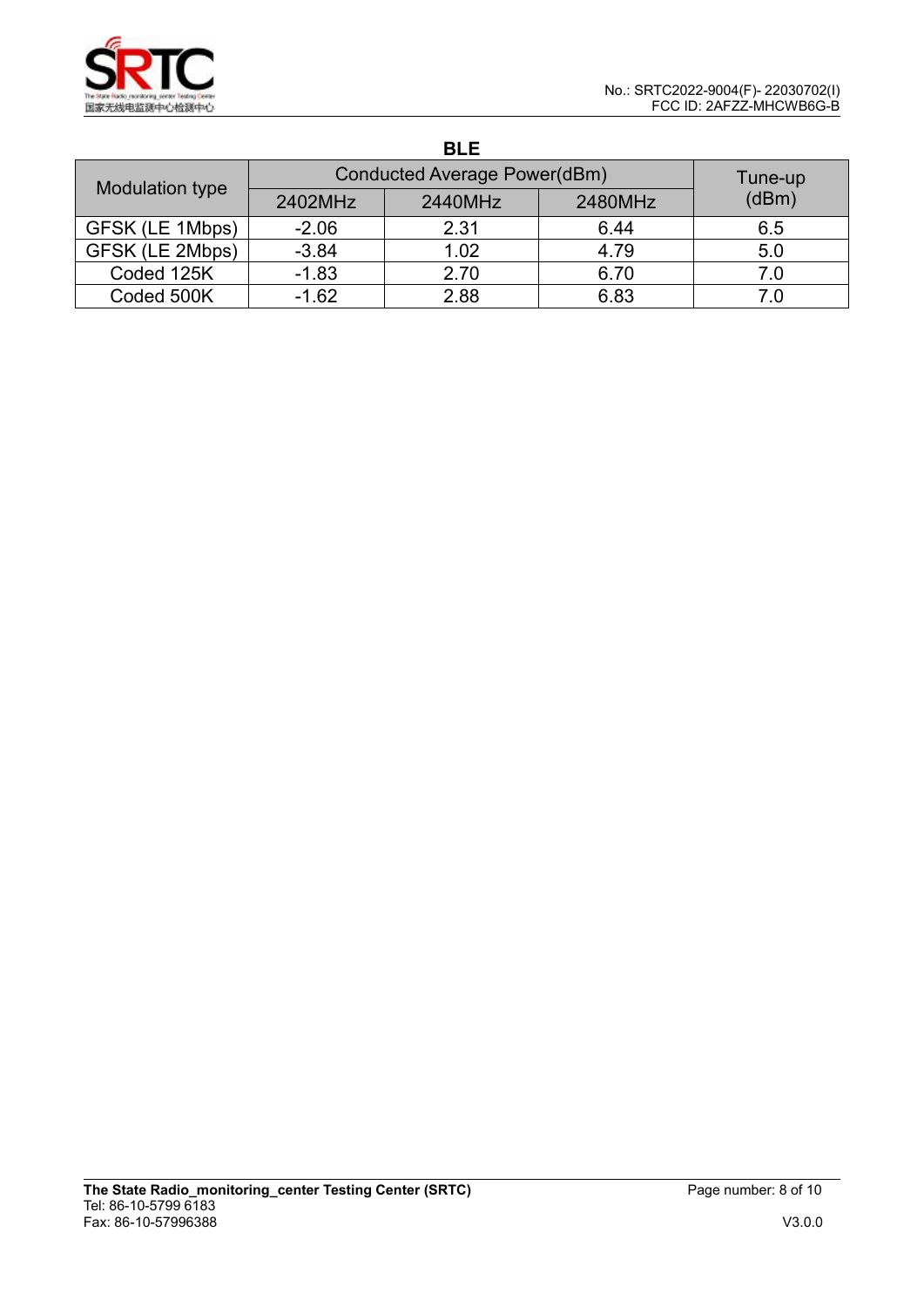

#### **5.2 Calculation result**

### FCC LIMITS FOR MAXIMUM PERMISSIBLE EXPOSURE (MPE)

| <b>Electric Field</b><br><b>Magnetic Field</b><br><b>Power Density</b><br>Averaging Time<br>Frequency<br>$ E 2$ , $ H 2$ or S<br>Strength (H)<br>Strength (E)<br>(S)<br>Range (MHz)<br>(A/m)<br>(mW/cm2)<br>(V/m)<br>(minutes)<br>*100<br>$0.3 - 3.0$<br>1.63<br>614<br>6<br>*900/f <sup>2</sup><br>6<br>$3.0 - 30$<br>1842/f<br>4.89/f<br>$6\phantom{1}$<br>30-300<br>61.4<br>0.163<br>1.0<br>6<br>f/300<br>300-1500<br>5<br>6<br>1500-100,000<br>-- |  |  |  |  |
|-------------------------------------------------------------------------------------------------------------------------------------------------------------------------------------------------------------------------------------------------------------------------------------------------------------------------------------------------------------------------------------------------------------------------------------------------------|--|--|--|--|
|                                                                                                                                                                                                                                                                                                                                                                                                                                                       |  |  |  |  |
|                                                                                                                                                                                                                                                                                                                                                                                                                                                       |  |  |  |  |
|                                                                                                                                                                                                                                                                                                                                                                                                                                                       |  |  |  |  |
|                                                                                                                                                                                                                                                                                                                                                                                                                                                       |  |  |  |  |
|                                                                                                                                                                                                                                                                                                                                                                                                                                                       |  |  |  |  |
|                                                                                                                                                                                                                                                                                                                                                                                                                                                       |  |  |  |  |

(A) Limits for Occupational/Controlled Exposure  $\Box$ 

#### (B) Limits for General Population/Uncontrolled Exposure  $\boxtimes$

| Frequency<br>Range (MHz) | <b>Electric Field</b><br>Strength $(E)$<br>(V/m) | Magnetic Field<br>Strength (H)<br>(A/m) | <b>Power Density</b><br>(S)<br>(mW/cm2) | <b>Averaging Time</b><br>$ E 2$ , $ H 2$ or S<br>(minutes) |  |
|--------------------------|--------------------------------------------------|-----------------------------------------|-----------------------------------------|------------------------------------------------------------|--|
| $0.3 - 1.34$             | 614<br>1.63                                      |                                         | $*100$                                  | 30                                                         |  |
| 1.34-30                  | 824/f                                            | 2.19/f                                  | $*180/f^2$                              | 30                                                         |  |
| 30-300                   | 27.5                                             | 0.073                                   | 0.2                                     | 30                                                         |  |
| 300-1500                 |                                                  | --                                      | f/1500                                  | 30                                                         |  |
| 1500-100,000             |                                                  |                                         | 1.0                                     | 30                                                         |  |

f = frequency in MHz \*Plane-wave equivalent power density